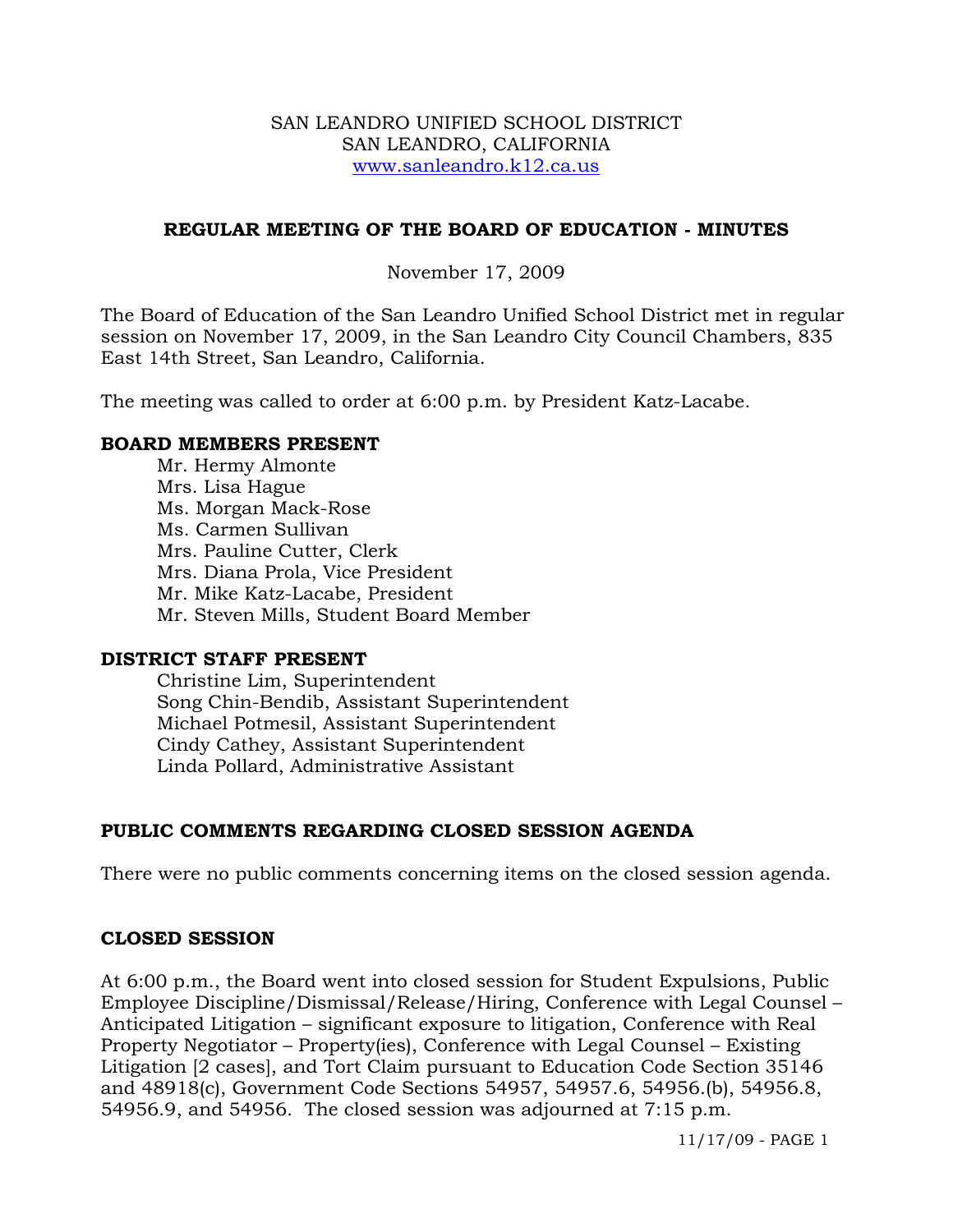The Board returned to open session at 7:18 p.m. with the Pledge of Allegiance to the Flag. President Katz-Lacabe said the Board had been in closed session where the following action was taken:

- On a motion made by Trustee Almonte and seconded by Trustee Cutter, the Board rejected Tort Liability Claim #424417 by a 7-0 vote.
- On a motion made by Trustee Cutter and seconded by Trustee Prola, the Board approved settlement S01 by a 7-0 vote.
- On a motion made by Trustee Prola and seconded by Trustee Sullivan, the Board approved settlement S02 by a 7-0 vote.

# **APPROVAL OF AGENDA**

On a motion made by Trustee Hague and seconded by Trustee Sullivan, the Board approved the agenda for the regular meeting of November 17, 2009, by a 7- 0 vote.

**REPORTS** Parks & Recreation Commission Report: Juan Manuel Martinez, San Leandro Unified School District representative, reported that the Commission will be looking into complaints of excess watering at McCartney Park. In response to Trustee Mack-Rose regarding WW funds, Mr. Martinez reported that two meetings were held on November 7 and November 10, where the community was given an opportunity to give input on how the money should be spent. Mr. Martinez brought a copy of the 2009-2010 Capital Improvement Program WW Eligible Projects report and asked that copies be made for the Board. He also reported that the City is planning on applying for Proposition 94 state funding for park renovation; unfortunately, Burrell Field doesn't meet the criteria.

# **PUBLIC TESTIMONY ON NON-AGENDA ITEMS**

- 1. Mark Montoya appreciated Trustee Katz-Lacabe for attending a recent Jefferson Elementary School PTA meeting, urging the other members to take the time and visit the campus. Mr. Montoya reported that a group of community members are actively preparing a petition to start the recall process, and that the offices of Senator Ellen Corbett and Assemblymember Mary Hayashi are being kept informed on the progress.
- 2. Laurie Appling, San Leandro High School teacher and English Learner coach, addressed the Board regarding her concern for the lack of guidance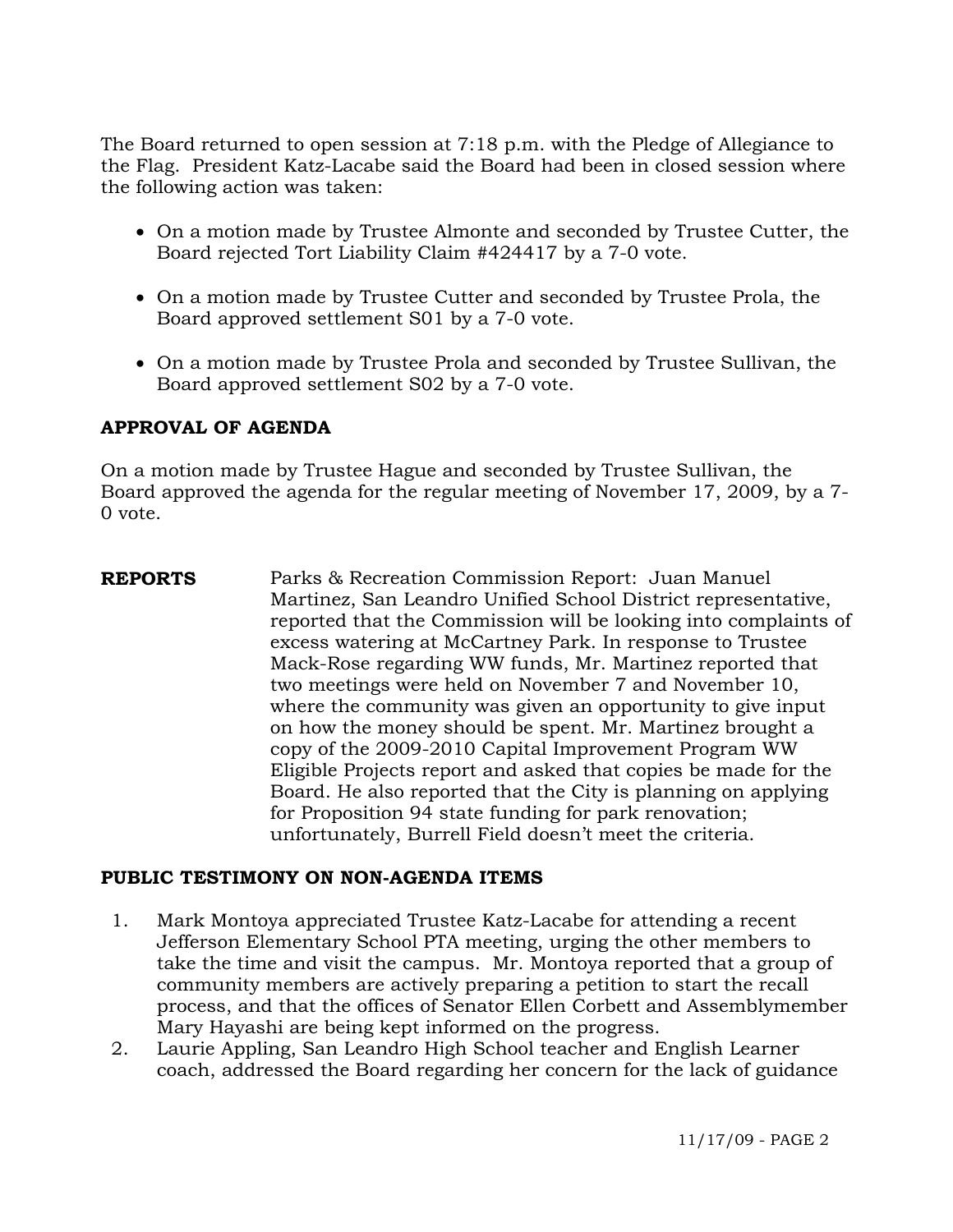provided by the District's leadership in the last two years and its affect on the ELD programs for the English learners.

- 3. Janita Lopez, on behalf of the Wilson PTA and School Site Council (SCC), addressed the Board regarding the need to hire para educators and the need to fence in the Wilson Elementary School campus. Ms. Lopez asked that the Board support their efforts "in providing responsible leadership, protecting the District's employees, and providing the children with a world-class education."
- 4. William Dixon, District parent and San Leandro High School teacher, addressed the Board regarding the District's leadership. As a parent Mr. Dixon questioned the District's support for our students and urged the Board to listen to the teachers, and parents who serve the community, and the students of San Leandro.
- 5. Stephanie Stacey, Jefferson PTA and School Site Council, urged the Board to focus on bigger issues such as the budget and the elimination of District programs rather than trying to replace the current Superintendent.
- 6. Thomas Morse, District teacher, addressed the Board in support of his fellow colleagues and how proud he has been to teach in this diverse community; however, he felt it was time the Board examined the leadership, asking when is the District leadership going "to let teachers be part of the decision-making process, and show the teachers that they are appreciated and they're part of the team."
- 7. Hendy Huang provided the Board with a PowerPoint presentation depicting the growth in API scores since the Superintendent came to the District and highlighting the percentage of San Leandro teachers living in the City, reporting that of the 486 full and part-time members of the teachers' union, 104 or 21% are San Leandro residents, and 382 or 78.6% are nonresidents. President Katz-Lacabe reminded Mr. Huang that he had reached the end of his three-minutes; however, the next speaker, Carmen West-Jefferson, waived her time so that Mr. Huang could continue.

Mr. Huang then shared a chart illustrating the voting records of Trustees Mack-Rose, Katz-Lacabe, and Almonte, stating that compared to the total votes of San Leandro residents, they received less than one percent of the votes from teachers who reside in the city. To stress his point on why they ran for the Board, Mr. Huang read an excerpt from a communication that was sent from Paris on August 2 from SLTA Executive Board member Dan Martin advocating for action to be taken by the SLTA, stating, "The SLTA Executive Board needs you to *immediately email* Trustees Morgan Mack-Rose and Hermy Almonte urging them to do what they were elected to do, and that was to bring Superintendent Lim's term in San Leandro to an end." President Katz-Lacabe thanked Mr. Huang before his time was up.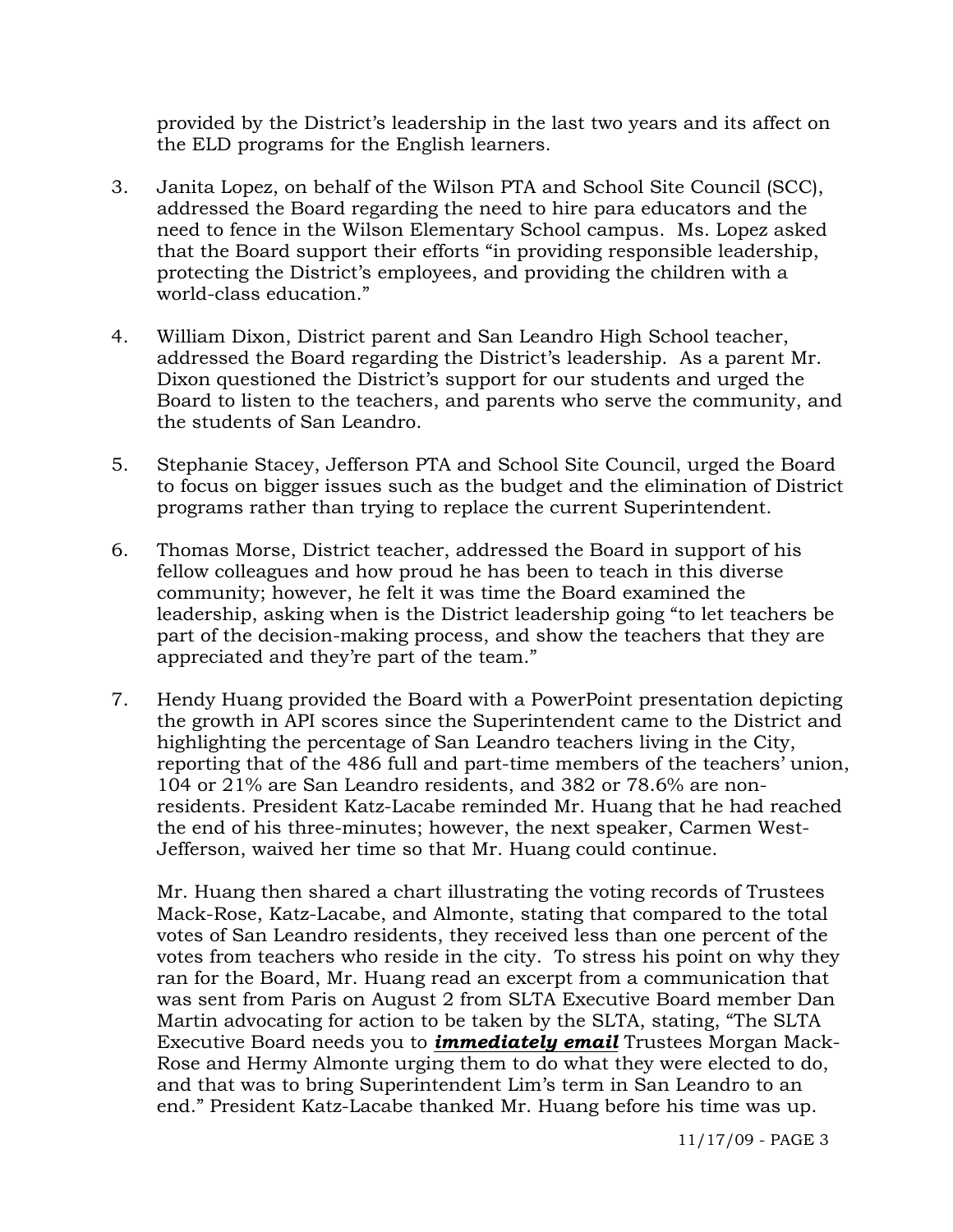Following the comments and presentation from Mr. Huang, President Katz-Lacabe explained that while Mr. Huang was permitted to provide slides along with his comments, he would give the same consideration to Carol Delton; however it was not a custom for the Board to allow these types of presentations to accompany public comments.

- 8. Dan Martin, District teacher and parent, addressed the Board in support of a change in the District leadership, sharing his perspective and some personal experiences with regards to what is occurring at the schools.
- 9. Tim Holmes, parent and local business owner, addressed the Board in support of a change in leadership, stating that while change can be disruptive it can also be necessary, and San Leandro needs better than our current Superintendent. Mr. Holmes offered his support for Trustee Mack-Rose, Katz-Lacabe, and Almonte. Mr. Holmes also submitted comments on behalf of retired District employee Mary Beth Barloga.
- 10. Carol Delton, San Leandro District teacher, with the aid of three PowerPoint slides, addressed the Board regarding long-term trends in District expenditures. Ms. Delton highlighted concerns with regards to increased non-personnel and professional consulting services and operating expenditures trends, stating the District needs leadership that will turn the will of the Board and community towards prioritizing direct services and support of District students into a reality.
- 11. Rich Fishbaugh, District teacher, spoke against the verbal abuse, threats and attacks being made towards the Board of Trustees. He urged the Board to look at the leadership of the District.
- 12. Gricel Lan, along with several Latino parents, spoke, through translator Cristina Sosa, in support of Superintendent Lim's efforts to empower Latinos in the District. Following her comments, the group chanted "Si se puede! (Yes, we can!)", as they left the podium.
- 13. Tim Felton, a Roosevelt parent, expressed how, under the Superintendent's leadership, unimpressed he has been with District programs and the time consuming task that is placed on the teachers with regards to assessments. He voiced his support of the Board, and trusted the Board to gather the facts and make objective decisions. In addition, he found comments made from the public accusing the Board of vile threats of "racism" offensive, particularly when the Board members are not permitted to defend themselves.
- 14. Alton Jefferson addressed the Board regarding the comments made and the disrespect shown by SLTA towards the District and parents, and the lack of leadership demonstrated by the Board.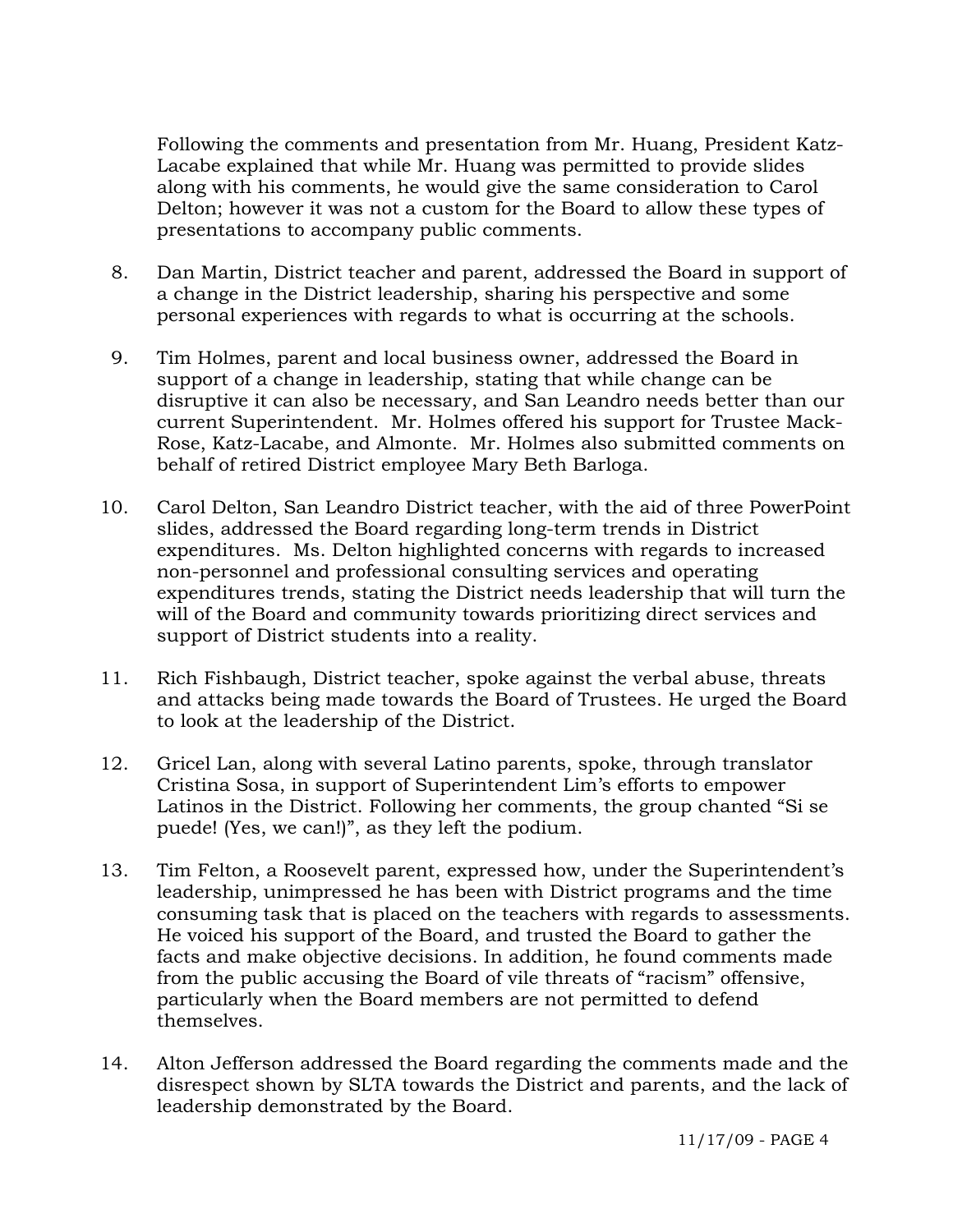- 15. Juan Gonzalez addressed the Board regarding the leadership of the District, stating the in his mind the most important aspect of leadership is transparency, adding that the Board should be fully informed and not have doubts about what is happening in the District. He encouraged the Board to think about the criteria before making any decisions.
- 16. Gregory Daniel addressed the Board on the comments that have been made, particularly those focusing on racism, stating that the issue is not all about race, it's about the equity work, and accountability, adding that the Superintendent is not perfect; however, the Board needs to ask "Are we better off right now than we were before Ms. Lim got here?". Mr. Daniel also commented that while Trustee Mack-Rose felt the API number 700 was not 800; Mr. Daniel remarked that, "700 is better than 547 and 700 is closer to 800 than 547 is."

# **PRESENTATIONS**

- \* In October, the District was informed that it has been identified as a Program Improvement (PI) Year 1 District under the No Child Left Behind Act of 2001. Assistant Superintendent, Cindy M. Cathey, Mike Walbridge, Director of Curriculum and Instruction, and Andrew Gordon, Coordinator of Categorical Programs provided detailed information regarding what it means to be a Program Improvement Year 1 District. As part of this identification, the District is required to use four self assessment tools developed by the California Department of Education:
	- The District Assistance Survey (DAS)
	- The Academic Program Survey (APS)
	- The English Learner Subgroup Self Assessment (ELSSA)
	- The Inventory of Services and Supports (ISS) for Students with Disabilities are based upon the nine Essential Program Components (EPCs) for Instructional Success.

 The EPCs are incorporated into the school's Single Plan for Student Achievement and are the foundation of the APS and the DAS.

 Together the four tools provide different perspectives on building a coherent instructional system for all students. Review of the tools and the results from the self assessments will be used to develop an improvement plan to be incorporated into the District's Local Educational Agency (LEA) Plan.

 All schools have been working tirelessly under an extremely tight deadline to revise their Single Plans for Student Achievement and align their plans to the new requirements of District Program Improvement. Ruben Aurelio, Principal at Jefferson Elementary, MaryAnn Valles,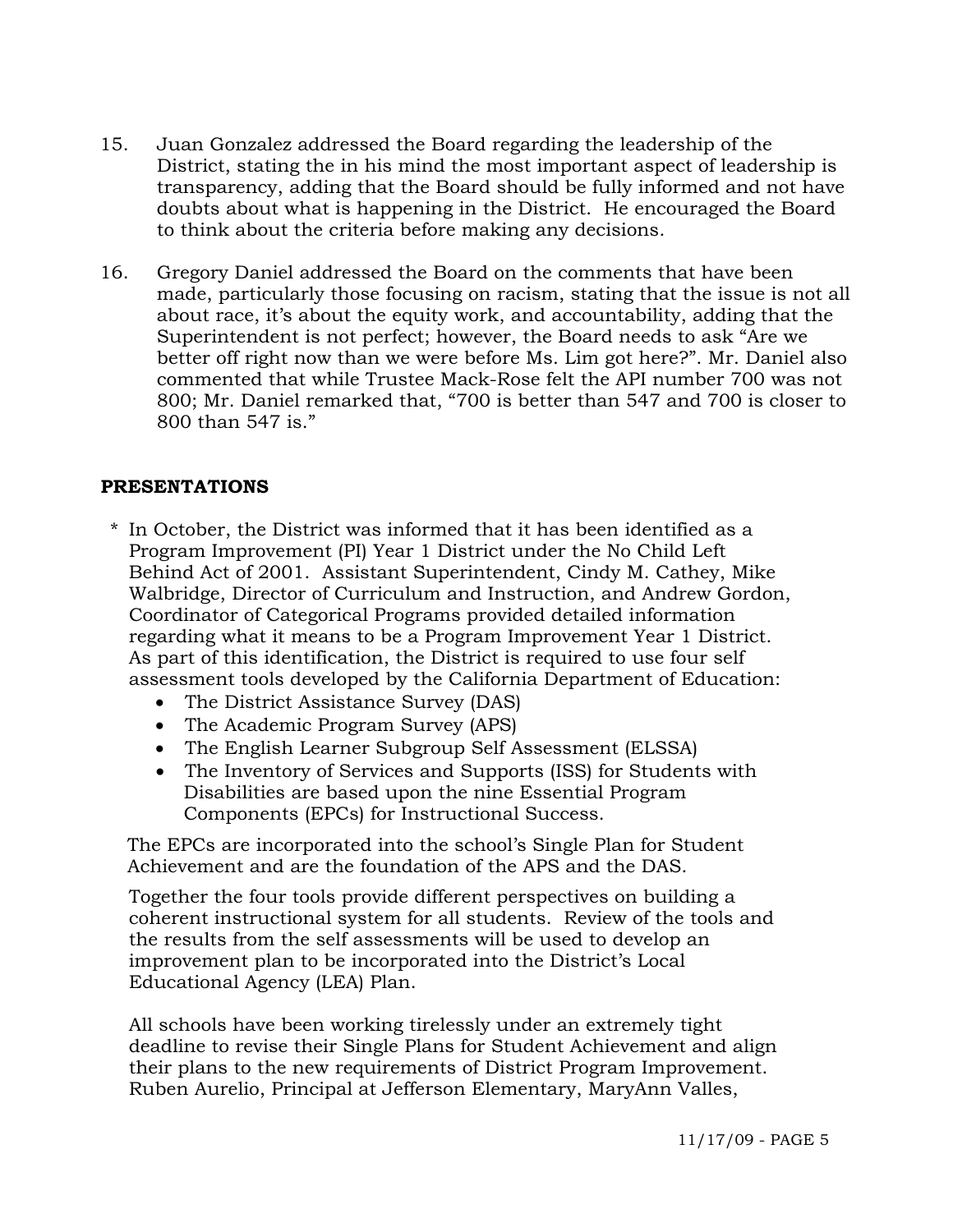Principal at Bancroft Middle School, and Linda Granger, Principal at San Leandro High School presented highlights of their School's Plan for Student Achievement. They explained the requirements, including how they customized their plan to meet the needs of their students and community.

 This plan addendum must be approved by the Board of Education and submitted to the state by January 15, 2010. Next steps for seeking stakeholder input into the development of the LEA Plan Addendum were shared.

 The Board appreciated the time and effort that went into this presentation, and thanked staff for educating them as the District goes forward.

 In addition to asking clarifying questions focusing on funding issues, impact on master schedule, meeting graduation requirements, and CLAD certification for example, comments shared by the Board included:

- With limited resources and the amount of time sites are being asked to spend on this task, it is important to be explicit about what needs to be done and what doesn't necessarily have to be done
- Converting some instructional days to in-service days may be a resource to develop more time for staff development
- As we move forward there needs to be accountability to make sure things are being implemented and also a way to evaluate what is working and what is not working across the grade levels
- To increase attendance at the high school level, there needs to be a focus on what the driving force is behind students not attending school
- A page identifying the acronyms used needs to be included in each plan
- Impact of instructional minutes on staggered classes, enrichment classes, etc.

Following the presentation at 10:25 p.m, on a motion made by Trustee Cutter and seconded by Trustee Hague, the Board extended the meeting to 11:15 p.m. by a 7-0 vote.

# **CONFERENCE ITEM**

# Educational Services

# 3.1-CF Single Plan for Student Achievement (SPSA) for the 2009-2010 and 2010-2011 School Year for Garfield, Jefferson, Madison, McKinley,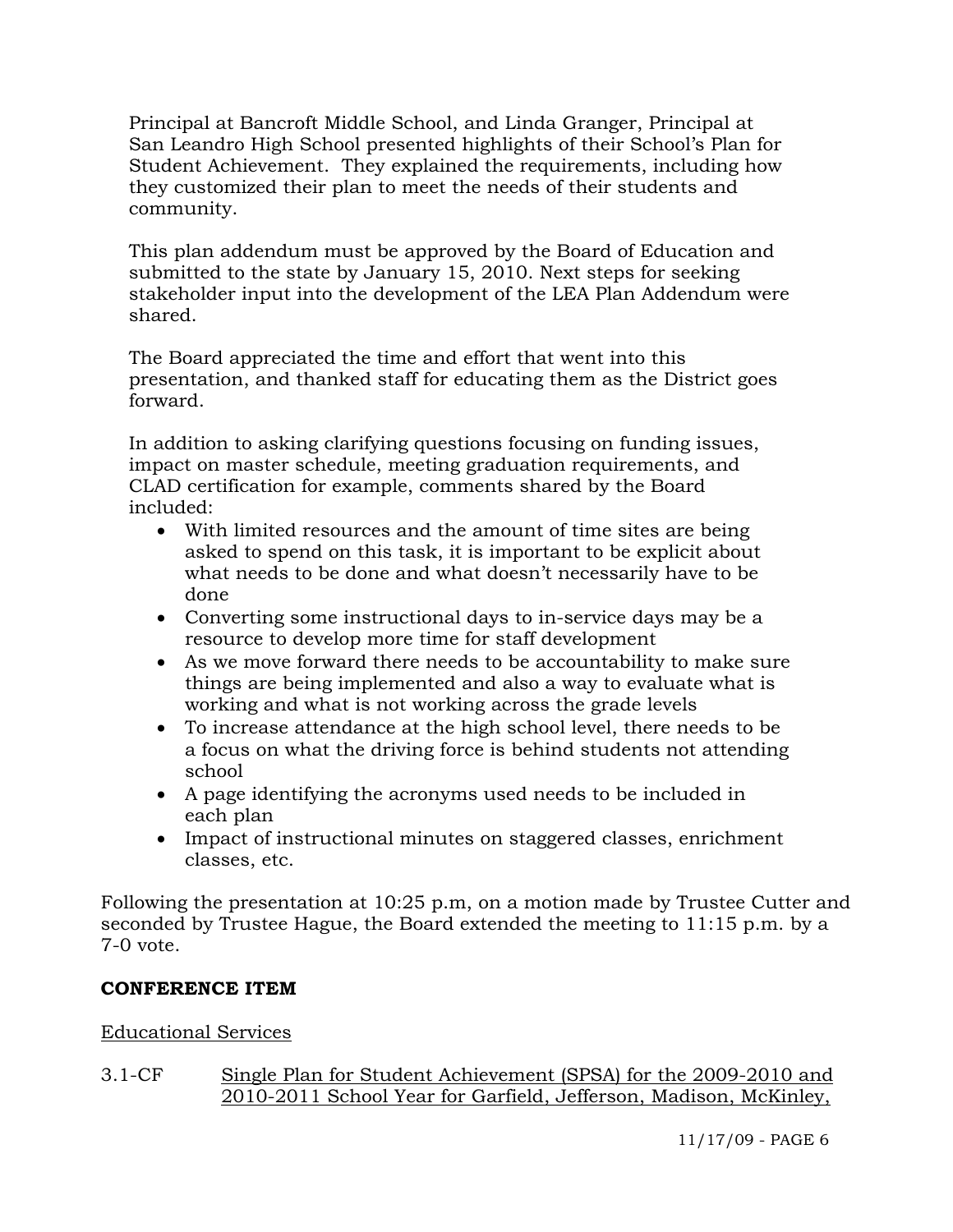Monroe, Roosevelt, Washington, Wilson Elementary Schools, Bancroft, Muir Middle Schools, San Leandro High School and Lincoln Alternative High School

On a motion made by Trustee Prola and seconded by Trustee Sullivan, the Board approved the Single Plan for Student Achievement (SPSA) for the 2009-2010 and 2010-2011 School Year for Garfield, Jefferson, Madison, McKinley, Monroe, Roosevelt, Washington, Wilson Elementary Schools, Bancroft, Muir Middle Schools, San Leandro High School and Lincoln Alternative High School by a 7-0 vote.

# **REPORTS**

- 1) Correspondence Clerk Cutter reported receipt of the following emails from November 3, 2009, through November 16, 2009: From Steve Craig regarding concerns regarding the elementary curriculum; from Bob Maginnis regarding support for Superintendent Lim; from Mark Hamilton regarding elementary forum "hot issues"; from Sheila Jordan regarding ACOE Newsletter and issues for the schools; from Audrey Brown regarding "Fashion Institute of Design and Merchandizing Loves SLHS"; from Stephen Cassidy, Richard Fishbaugh, and Jeni Engler regarding SL High Pool and use of Measure WW funds; from Antoinette Thomason regarding improve the high school pool; from Lynda Campfield regarding let the Superintendent's contract expire; and from Benjamin Joseph Ingram regarding save the SL High swimming pool.
- 2) Student Board Member Report Steven Mills, Student Board member updated the Board on activities at San Leandro High School:
	- Can Food Drive ends on November 18
	- The girls' volleyball team made NCS; however they did not advance to the next level
	- Football is competing in NCS and will be up against Berkeley High on Saturday
	- "Great American Smoke Out" is this week. Peer Educators Against Tobacco have been conducting activities that demonstrate the hazards of smoking
	- The high school theatre group will be presenting their fall production of *Shakuntala* from November 18-21 in the cafeteria
- 3) Union Representative Reports
	- Jon Sherr, San Leandro Teachers' Association (SLTA) President, addressed the Board on the following topics:
		- October 27 the SLTA met with elementary teachers to discuss issues that are directly related to elementary sites. A list of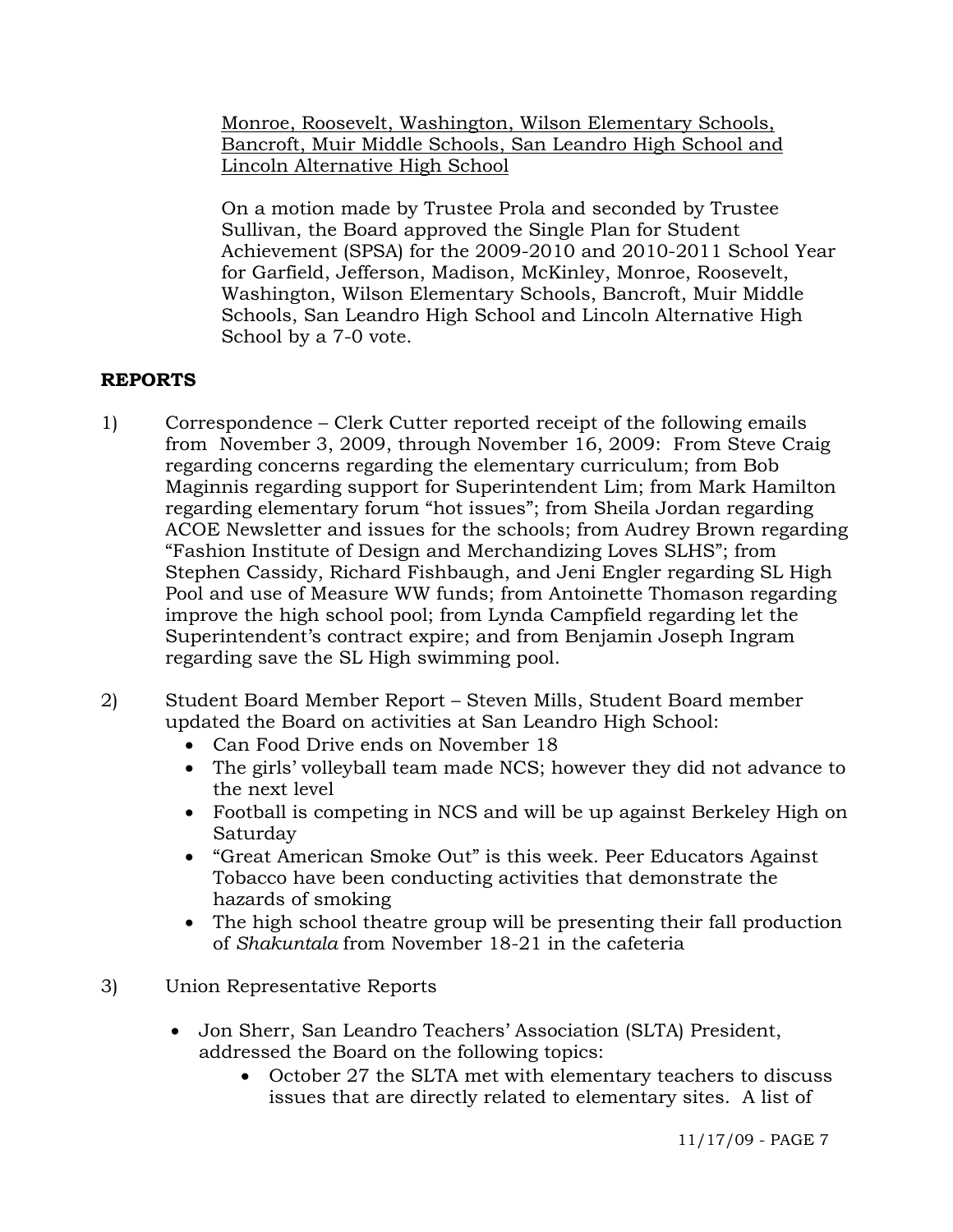issues was generated and Mr. Sherr will provide a copy to the Board. The next meeting is scheduled for December 9, where their first priority will be to protect CSR at the current levels and continue the specialist program at the elementary sites.

- "One Warm Thing Drive" has distributed collection boxes at all of the sites and are asking folks to donate gloves, scarves, mittens, hats and caps. Donations will be delivered to the Davis Street Resource Center for distribution
- SLTA surveyed union members on Staff Development options to help guide the types of staff development they would like in the future. He will share the results with the Board and District management once the tallying has been completed
- He also alerted the Board to a concern raised with regards to a planned staff development scheduled on a staff furlough day at Muir Middle School and asked the Board to reschedule this event
- He expressed SLTA's dissatisfaction with the current District leadership and lack of confidence in the Superintendent's performance, adding that was the union's firm belief that the students of San Leandro are being short-changed and there needs to be a change in leadership
- 4) Superintendent's Report Superintendent Lim announced that Energy Recovery Incorporated and Davis Street Family Resource Center is sponsoring another 500 doses of the H1N1 vaccine beginning Wednesday, November 18, 2:30-7 p.m.; Thursday, November 19, 3:30 -7 p.m.; Friday, November 20, 3:30-5:30 p.m., Monday, November 23, 3:30-7 p.m. and Tuesday, November 24, 3:30-7 p.m. (if doses left). The second dose of the vaccine is being offered to children six months to 9 years if they had their initial vaccination with us a few weeks ago. A teleparent message announcing the upcoming clinic was sent out District-wide and a notice is being posted at all the school sites and public areas.

The District Office had an Emergency Operations Training on roles and responsibilities in the event of a disaster. There is a master plan and calendar. Tomorrow, November 18, after lunch, we will have a Table Top Training. There will be two more trainings before the Disaster Plan is presented to the Board. There will be a simulated District-Wide Disaster Drill on January 14. Letters in English and Spanish have been sent to the school sites.

Superintendent Lim joined Roosevelt Elementary School for their Safe Routes to Schools kick-off and enjoyed a puppet show. San Leandro Mayor Tony Santos and Supervisor Alice Lai-Biker were also in attendance.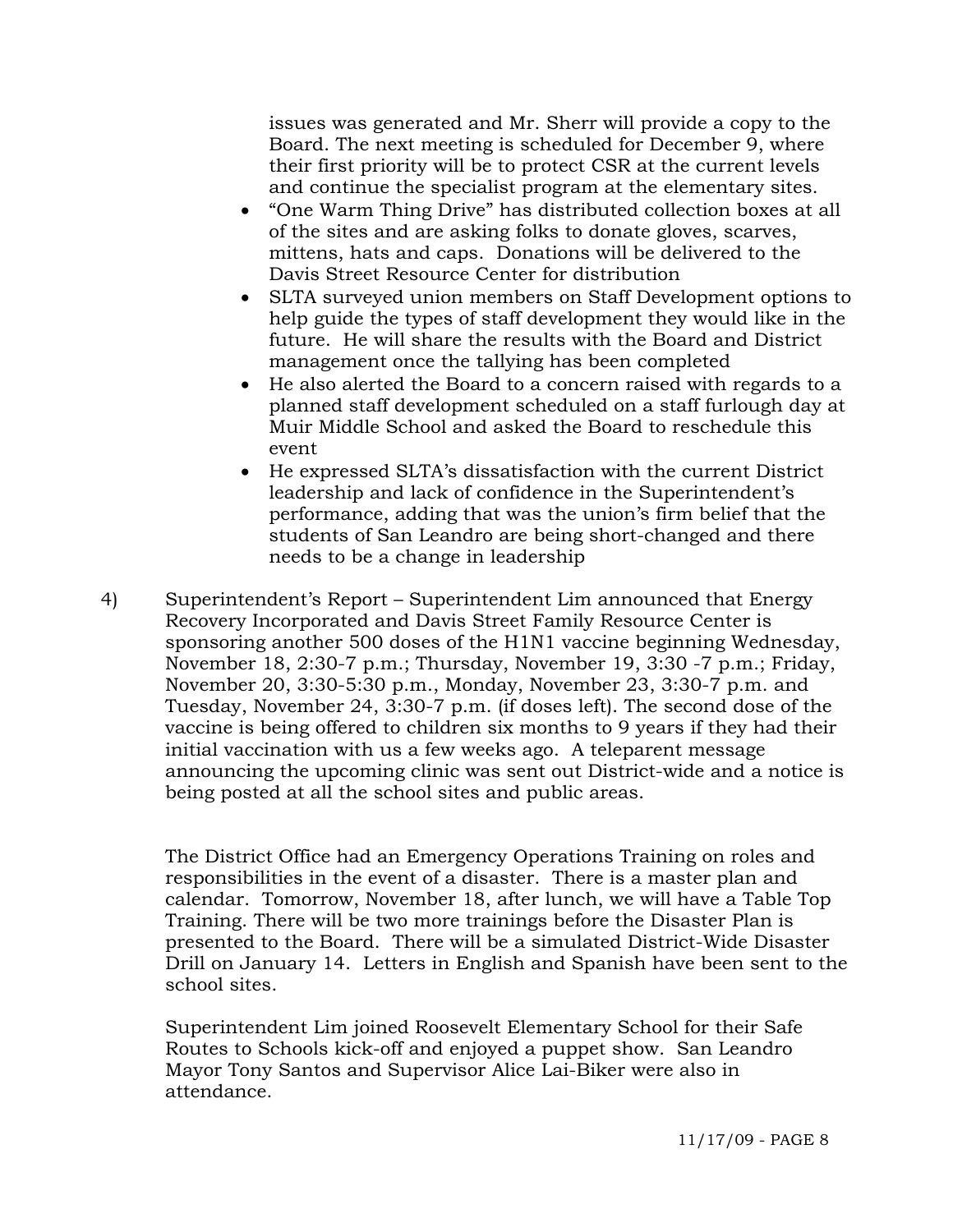The Superintendent also asked the Board for direction tonight regarding the kindergarten program so that staff can proceed.

- 5) Board Committee Reports
	- Facilities/Technology Trustee Cutter reported that the committee met on November 5, and received a presentation from Andreas Cluver, Building and Construction Trades Council, on the Project Stabilization Agreement (PSA) grievance process and the role of the Joint Administrative Committee (JAC). The committee also discussed Zolman Construction & Development Change Order #1 for the San Leandro High School Arts Education Center Project, Sequoia Pacific Builders Contract Change Order #2 for the San Leandro High School Library Expansion Project, Amendment #6 Augmentation to Ninyo & Moore Geotechnical Engineering and Soils Investigation contract to provide additional testing and special inspection services for the 9th Grade Campus Project (Not related to PSA, Vista Environmental contract Amendment #2 for the Bancroft Heating and Roofing Project, and Vista Environmental Consulting contract for the San Leandro High School restroom, San Leandro High School Career Technical Education, John Muir Middle School heating and roofing, and Wilson Elementary heating and roofing projects, all of which were being brought forward for Board consideration tonight.

# **CONSENT ITEMS**

Trustee Prola asked that the following Consent items be pulled from the Consent Calendar:

- 3.1-C Acceptance of Donation
- 3.2-C Non-Public School Contracts
- 3.3-C Supplemental Education Services (SES) Contract between San Leandro Unified School District and A & E Avila Enterprises, Inc., DBA The Learning Curve to Provide Supplemental Educational Services to Eligible Students at Garfield, Jefferson, McKinley, and Wilson
- 3.4-C Supplemental Education Services (SES) Contract between San Leandro Unified School District and A+ Educational Centers to Provide Supplemental Educational Services to Eligible Students at Garfield, Jefferson, McKinley, and Wilson
- 3.5-C Supplemental Education Services (SES) Contract between San Leandro Unified School District and Professional Tutors of America Inc. to Provide Supplemental Educational Services at Garfield, Jefferson, McKinley, and Wilson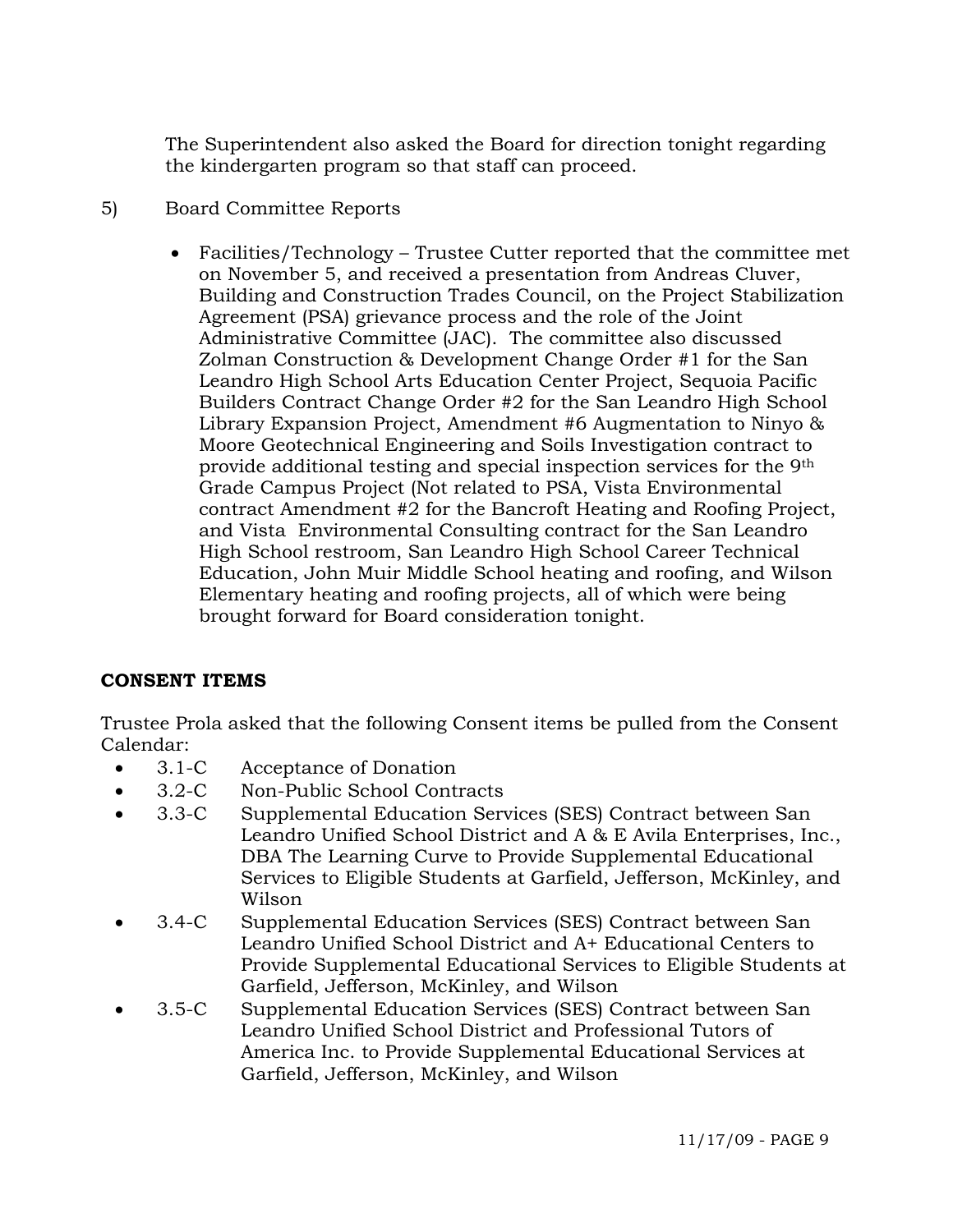• 3.6-C Supplemental Education Services (SES) Contract between San Leandro Unified School District and Girls Incorporated of Alameda County to Provide Supplemental Educational Services to Eligible Wilson Students.

Trustee Sullivan requested that Consent Item 1.2-C, Contract Services with Hopkins & Carley, a Law Corporation for the 2009-2010 School Year pulled from the Consent Calendar.

Trustee Almonte requested that 5.4-C, Vista Environmental Contract Amendment #2 for the Bancroft Heating and Roofing Project be pulled from the Consent Calendar.

# General Services

1.1-C Approval of Board Minutes – October 20, 2009

# Human Resources

2.1-C Acceptance of Personnel Report

# Educational Services

| $3.7-C$ | Discard of Library Books that are Obsolete, Damaged or in Poor<br>Condition at John Muir Middle School                                                                                           |
|---------|--------------------------------------------------------------------------------------------------------------------------------------------------------------------------------------------------|
| $3.8-C$ | Memorandum of Understanding between Alameda County Office of<br>Education, San Leandro Unified School District, and Falcon's<br>Nurturing Every Student Today (NEST) for John Muir Middle School |
| $3.9-C$ | Recommendation for Readmission from Expulsion for Student<br>EOD*01-09/10                                                                                                                        |
|         | *EOD=Expelled from another school district                                                                                                                                                       |
|         |                                                                                                                                                                                                  |

# Business Operations

- 4.1-C Ratification of October 2009 Payroll
- 4.2-C Approval of Bill Warrants
- 4.3-C Intra-Budget Transfers for October 2009
- 4.4-C Resolution #09-56 to Declare Certain Equipment Surplus and/or Obsolete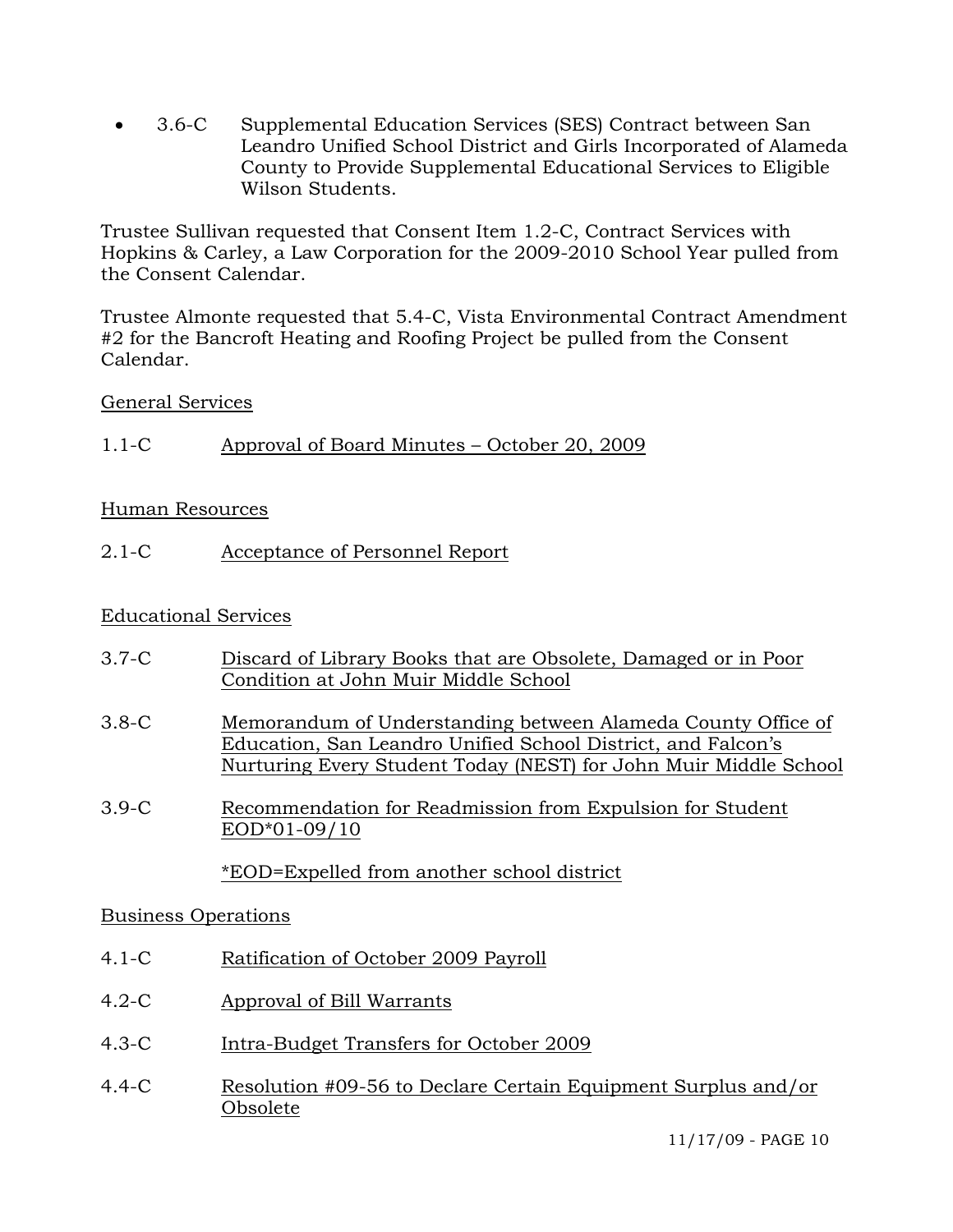# Facilities and Construction

| $5.1 - C$ | Zolman Construction & Development, Inc. Contract Change Order<br>#1 for the San Leandro High School Arts Education Center Project                                                                                                             |
|-----------|-----------------------------------------------------------------------------------------------------------------------------------------------------------------------------------------------------------------------------------------------|
| $5.2-C$   | Sequoia Pacific Builders Contract change Order No. 2 for the San<br>Leandro High School Library Expansion Project                                                                                                                             |
| $5.3-C$   | Amendment #6 Augmentation to Ninyo & Moore Geotechnical<br>Engineering and Soils Investigation Contract to Provide Additional<br>Testing and Special Inspection Services for the 9 <sup>th</sup> Grade Campus<br>Project (Not Related to PSA) |
| $5.5-C$   | Vista Environmental Consulting Contract for the San Leandro High<br>School Restroom, San Leandro High School Career Technical<br>Education, John Muir School Heating and Roofing, and Wilson                                                  |

On a motion made by Trustee Cutter and seconded by Trustee Prola, the Board approved the remaining consent items by a 7-0 vote.

Elementary Heating and Roofing Projects

# General Services

1.2-C Contract Services with Hopkins & Carley, a Law Corporation for the 2009-2010 School Year

Trustee Sullivan asked for further clarification regarding

- Why the District was entering into a full school-year contract rather than a month or two long contract
- The cover page lists Mr. Noack's hourly fee at \$375; however, on the attached rate and charge schedule it lists it as \$440/hour,
- The address on the contract is the home address of the Board President and shouldn't it be the District address.

President Katz-Lacabe responded by stating that a standard contract is for one year, on an as needed basis, and doesn't obligate the District in any way. President Katz-Lacabe clarified that the actual hourly fee should be \$375 which is stated very clearly in the contract. With regards to the address on the contract, Trustee Katz-Lacabe explained that this is where the information was sent; however, Trustee Cutter added that in the past when the issue pertains to Board business, than the contact person is the Board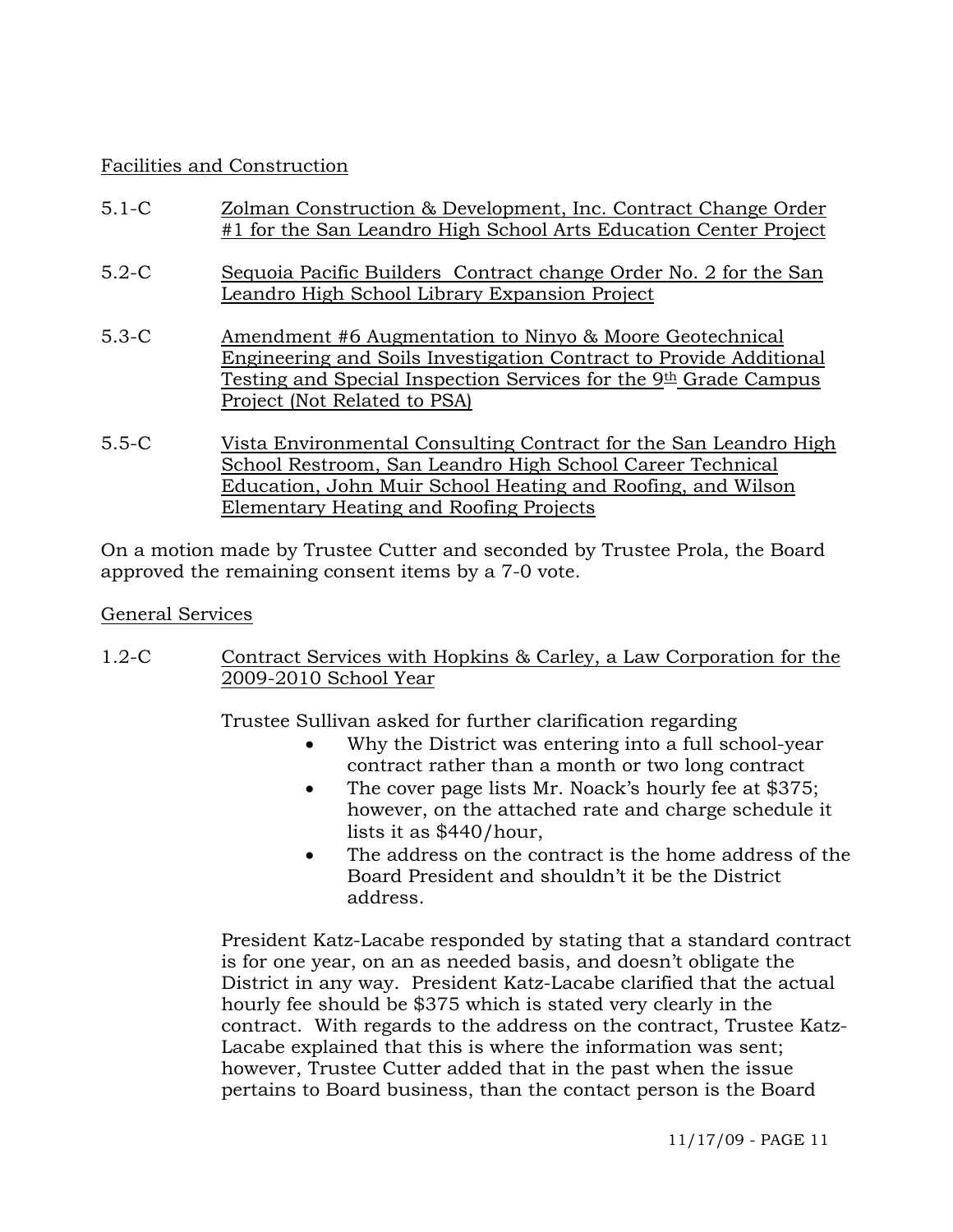president.

Before proceeding with the vote, Trustee Sullivan asked that the motion reflect the change in the hourly rate on the fee schedule, and that the period of time for the contract be amended to October/November 2009, rather than the entire school year.

Trustee Katz-Lacabe said that amending the period of time for the contract would have no impact, and Trustee Hague noted that on page 2 of the contract is clearly states: *"Nothwishtanding the attached Rate and Fee Schedule, H&AC agrees to invoice Client at the rate of \$375.00 per our for legal services provided by Richard M. Noack during the 2000-2010 school year."*

After the clarification, Trustee Sullivan did not agree with the necessity of contracting with an additional law firm at such a high price and having a contract for the full school year.

On a motion made by Trustee Sullivan and seconded by Trustee Mack-Rose the Board approved the agreement with Hopkins & Carley, a Law Corporation for the 2009-2010 school year by 6-0 vote. Trustee Sullivan voting no.

### Educational Services

3.1-C Acceptance of Donations

Trustee Prola asked why Garfield Elementary refused the donation from the San Leandro Teachers' Association (SLTA) for crossing guard costs.

Superintendent Lim explained that Garfield has volunteers for crossing guards and that their SLTA representative was going to back to the Executive Board and discuss how Garfield would like them to spend the donation.

On a motion made by Trustee Prola and seconded by Trustee Hague, the Board approved the Acceptance of Donations as presented by a 7-0 vote.

- 3.2-C Non-Public School Contract
- 3.3-C Supplemental Education Services (SES) Contract between San Leandro Unified School District and A &E Avila Enterprises, Inc., DBA The Learning Curve to Provide Supplemental Educational Services to Eligible Students at Garfield, Jefferson, McKinley, and Wilson
- 3.4-C Supplemental Education Services (SES) Contract between San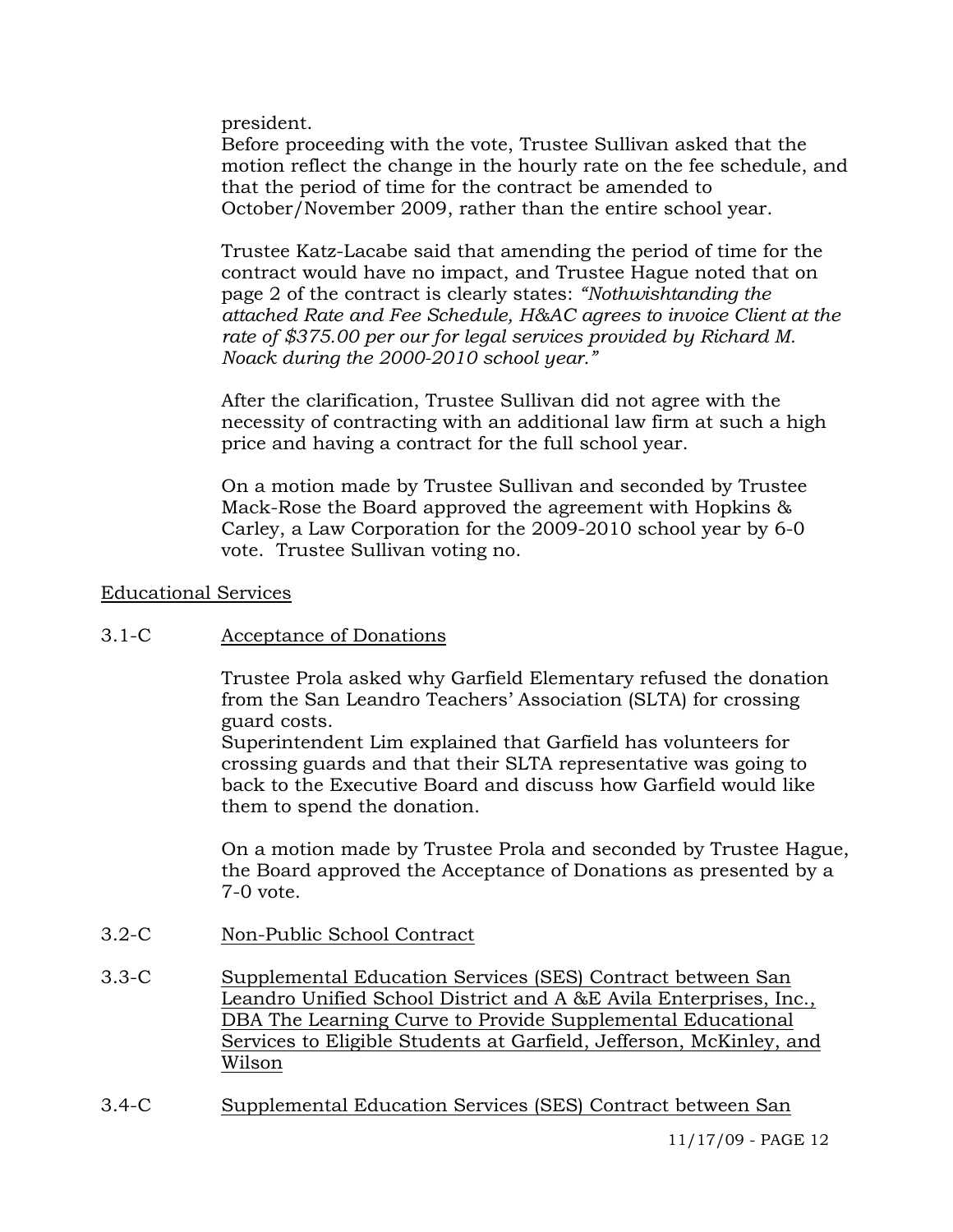Leandro Unified School District and A+ Educational Centers to Provide Supplemental Educational Services to Eligible Students at Garfield, Jefferson, McKinley, and Wilson

- 3.5-C Supplemental Education Services (SES) Contract between San Leandro Unified School District and Professional Tutors of America Inc. to Provide Supplemental Educational Services to Eligible Students at Garfield, Jefferson, McKinley, and Wilson
- 3.6-C Supplemental Education Services (SES) Contract between San Leandro Unified School District and Girls Incorporated of Alameda County to Provide Supplemental Educational Services to Eligible Wilson Students

For Consent Items 3.3-C-3.6-C, Trustee Prola asked why there were four different providers for what seems to be the same service. Assistant Superintendent Cindy Cathey explained that the District must provide supplemental services to our eligible families. School sites are given a list of state-approved providers and they can select whomever they want to.

Trustee Almonte also raised a question regarding Consent Item 3.4-C where the District is not listed as an additional insured. Assistant Superintendent Cathey stated that she has requested that company send a revised certificate of liability insurance.

It was also noted that Consent Items 3.2-C, Non-Public School Contract was pulled by mistake.

On a motion made by Trustee Prola and seconded by Trustee Sullivan, the Board approved Consent Items 3.2-C-3.6-C by a 7-0 vote.

Facilities and Construction

# 5.4-C Vista Environmental Contract Amendment #2 for the Bancroft Heating and Roofing Project

Trustee Almonte noted that the cover sheet indicated that "the District would be seeking damages from the General Contractor IMR because of the missed contract completion date," and asked what type of damages this was referring to.

Assistant Superintendent Chin-Bendib clarified that, per the contract, the company will pay \$1,000 for each day past the agreed upon completion date, and as it stands thus far 87 days have passed since the agreed-upon completion date.

On a motion made by Trustee Almonte and seconded by Trustee Cutter, the Board approved the Vista Environmental Contract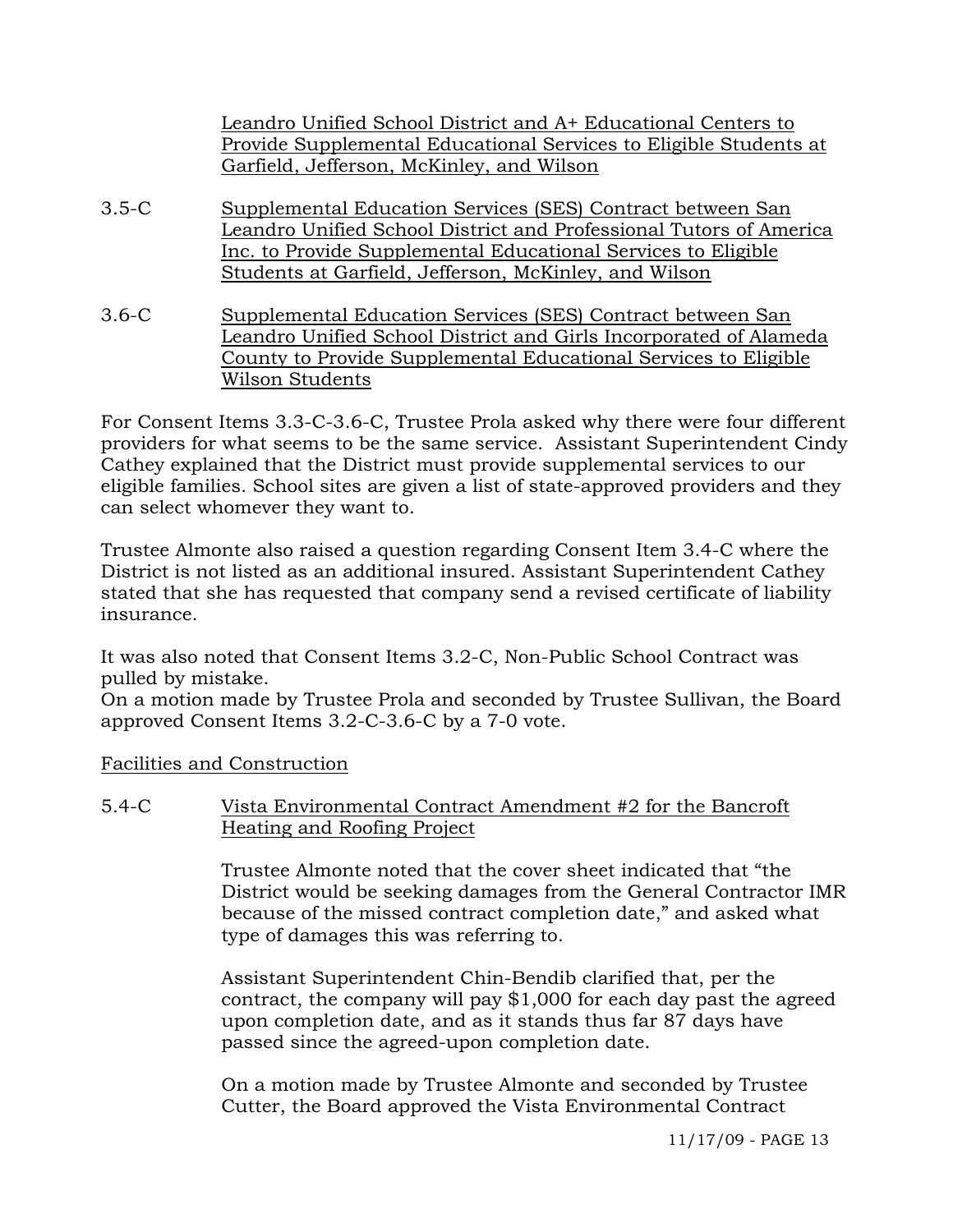Amendment #2 for the Bancroft Heating and Roofing Project by a 7- 0 vote.

# General Services

# 1.1-CF California School Boards Association (CSBA) Delegate Assembly Nominations

The Board discussed and considered nominating interested candidates to the California School Boards Association (CSBA) Delegate Assembly. CSBA Delegates serve two-year terms; beginning April 1, 2010, through March 31, 2012.

Responding to Trustee Prola, who was considering volunteering, Trustee Cutter explained that Delegates serve a two-year term and are required to attend two Delegate Assembly meetings each year, one in May prior to CSBA's Legislative Action Conference in Sacramento and one preceding the CSBA Annual Education Conference and Trade show in November/December. Trustee Cutter also explained that in accordance with CSBA Bylaws, CSBA doe not pay travel expenses associated with Delegate Assembly meetings; however, District and county associations often cover or offer supplemental help with expense.

On a motion made by Trustee Cutter and seconded by Trustee Mack-Rose, the Board nominated Trustee Prola as delegate to the California School Boards Association (CSBA) Delegate Assembly, serving a two-year term, beginning April 2010, through March 31, 2012 by a 7-0 vote.

# Business Operations

# 4.1-I Miscellaneous Receipts

Miscellaneous receipts in the amount of \$12,902,577.82 have been deposited in the Treasure of Alameda County.

# **ADDITIONAL SUGGESTIONS AND COMMENTS FROM BOARD MEMBERS**

• Trustee Sullivan asked for consensus to have Food Services consider adding healthy alternatives such as fresh fruits and vegetables from local farmers' markets deli choices, and spinach or mixed greens instead of iceberg lettuce to the school sites as a way of promoting healthy eating, and decreasing obesity. President Katz-Lacabe noted that Food Services would be providing a presentation at the next Board meeting, so he asked that the Board wait until after the presentation to consider this request.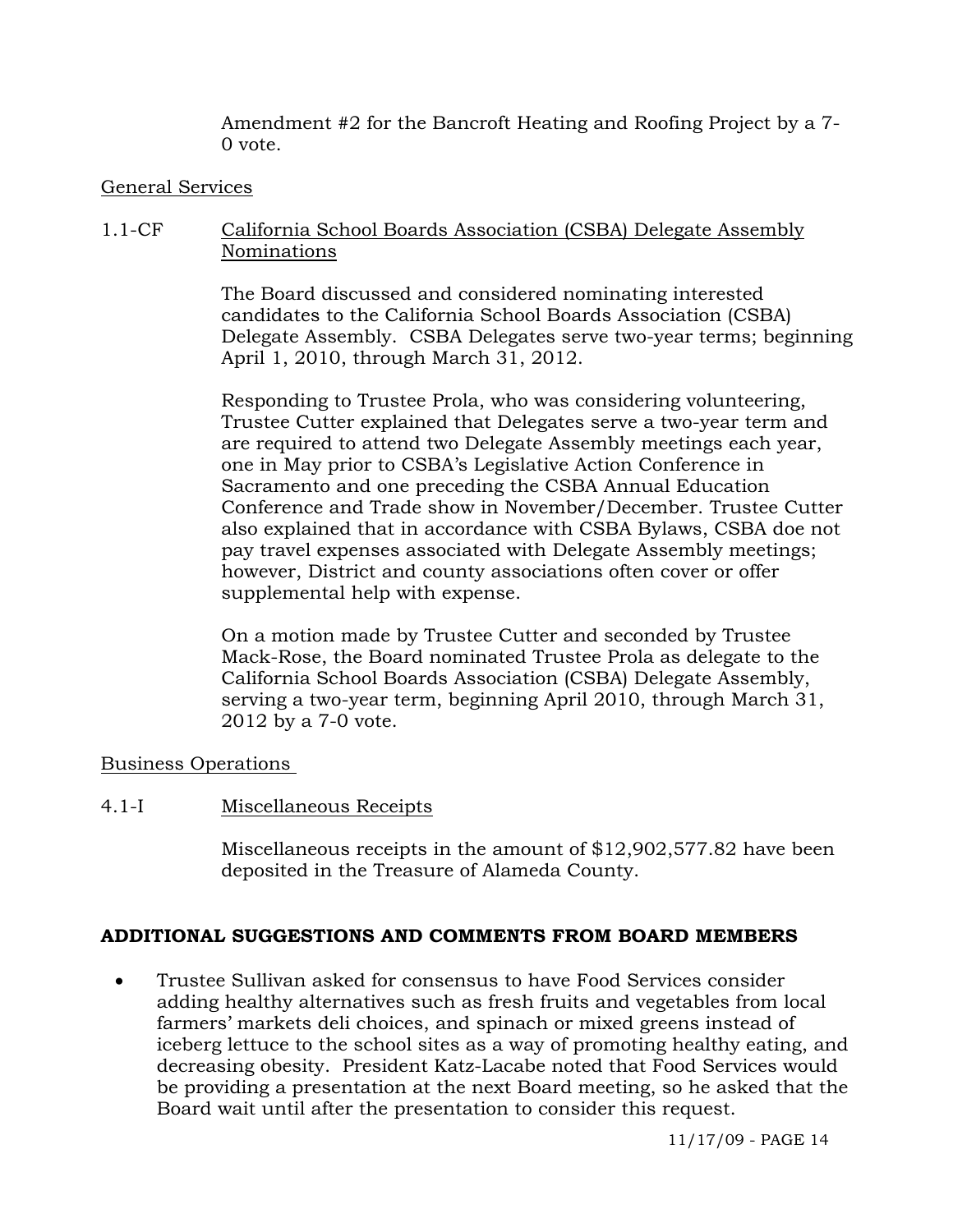Trustee Sullivan also asked for and received consensus to have the Special Education Department look at creating an on-line document directed to special education and resource families so that they can access this information on line with a link from our website. Trustee Sullivan indicated that another District provides this service and families have found it to be a very informative and helpful resource. Trustee Sullivan would also like to see the Special Education department craft a pamphlet similar to the high school "Parents' Survival Guide" that can be given to families at the beginning of the school year addressing frequently asked questions such as "What is an I.E.P.", etc. and where they can go to seek further information about Asperger Syndrome, autism, visual learning differences, etc. that will assist them. In addition to the MACSELPA meetings, Trustee Sullivan would like to see Special Education meetings scheduled more frequently to educate the families which would allow them to network with others and share their experiences with having a child with learning differences.

 She thanked the community for speaking out and letting the Board where they stand.

- Trustee Almonte commented that he recently attended an orientation training for the "Seasons of Sharing" program through the Alameda County Social Services, and if the Board is aware of families with critical needs such as behind in rent, and need support, please send them to him, adding that you can pass on his email address and phone number.
- Trustee Hague thanked staff for their hard efforts in the presentation. She also noted that Budget Advisory Committee (BAC) meetings need to be scheduled.
- Trustee Cutter echoed Trustee Hague's comments regarding budget, finance, and BAC.

She asked to poll the Board to be sure that there would a quorum at the December 1 Regular Board meeting.

Trustee Cutter reported that the City, along with AC Transit, is planning on designating a bus lane down the center of E. 14th Street, which would reduce lanes each way - ending at Georgia Avenue, picking up at Blossom Way and ending at Bayfair. She would like the Board to look into how this would impact to the schools.

• Trustee Prola commented that she was given a guided tour of the 9<sup>th</sup> Grade Campus and the Arts Education Center. She is looking forward to this Thursday when the Facilities and Technology Committee will be reviewing the nominations for naming the 9th Grade Campus.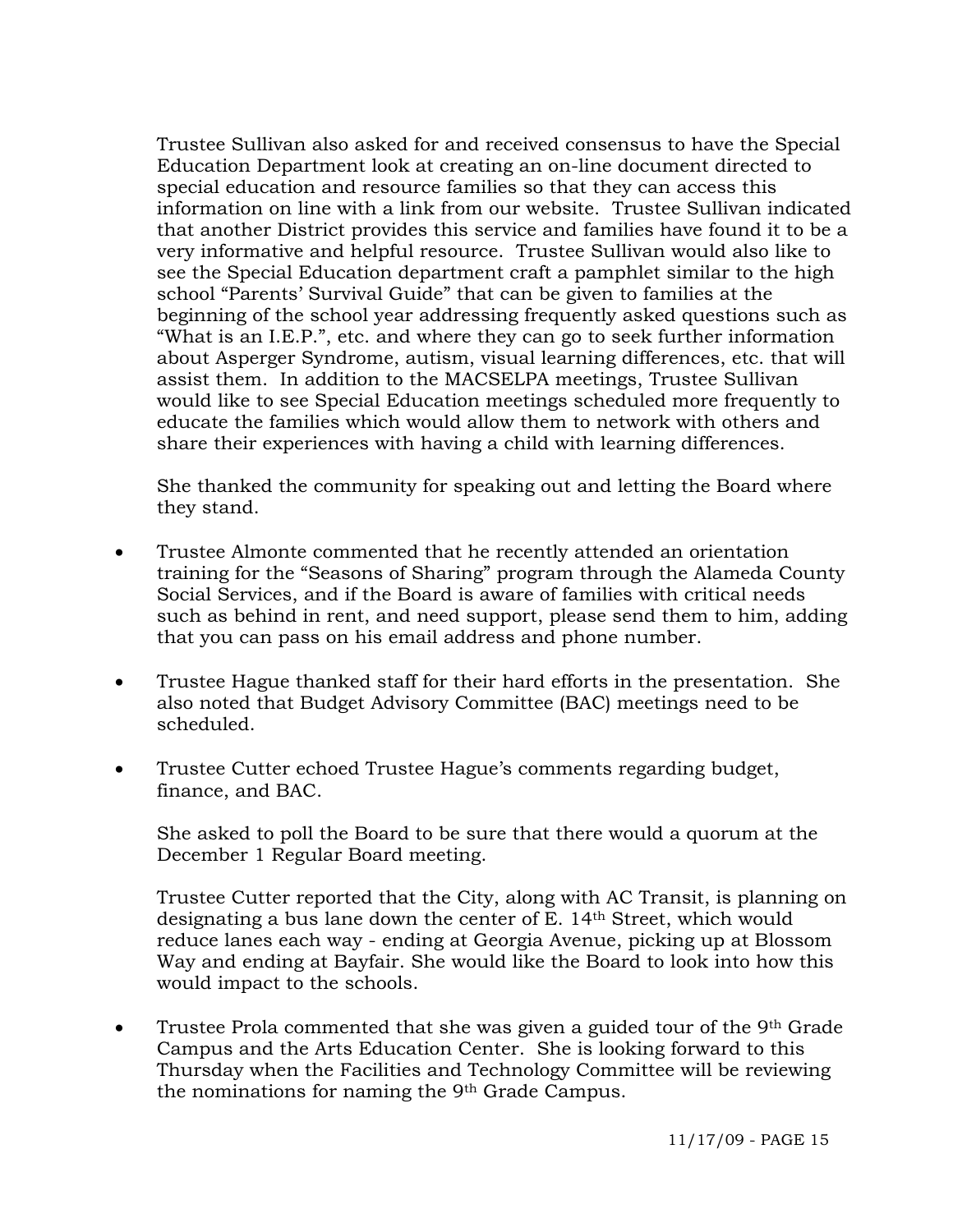• Trustee Mack-Rose asked and received consensus to have the Policy Committee explore adopting a rule of policy allowing each Board member to obtain copies of the digital recordings of past Board meetings at no charg.

Trustee Mack-Rose asked for and received consensus for the Curriculum Committee to look at a crafting a Resolution in support of participation in 2010 Decennial Census by dedicating one week in January 2010 for "Census in Schools Week," which will help reinforce the importance of the District's participation in the census.

Trustee Mack-Rose asked for consensus to have the Board direct the Kindergarten Task Force to address elimination of staggered reading, increase instructional time and support teachers with the kindergarten assessment requirements; however, the extended meeting time of 11:15 p.m. was reached.